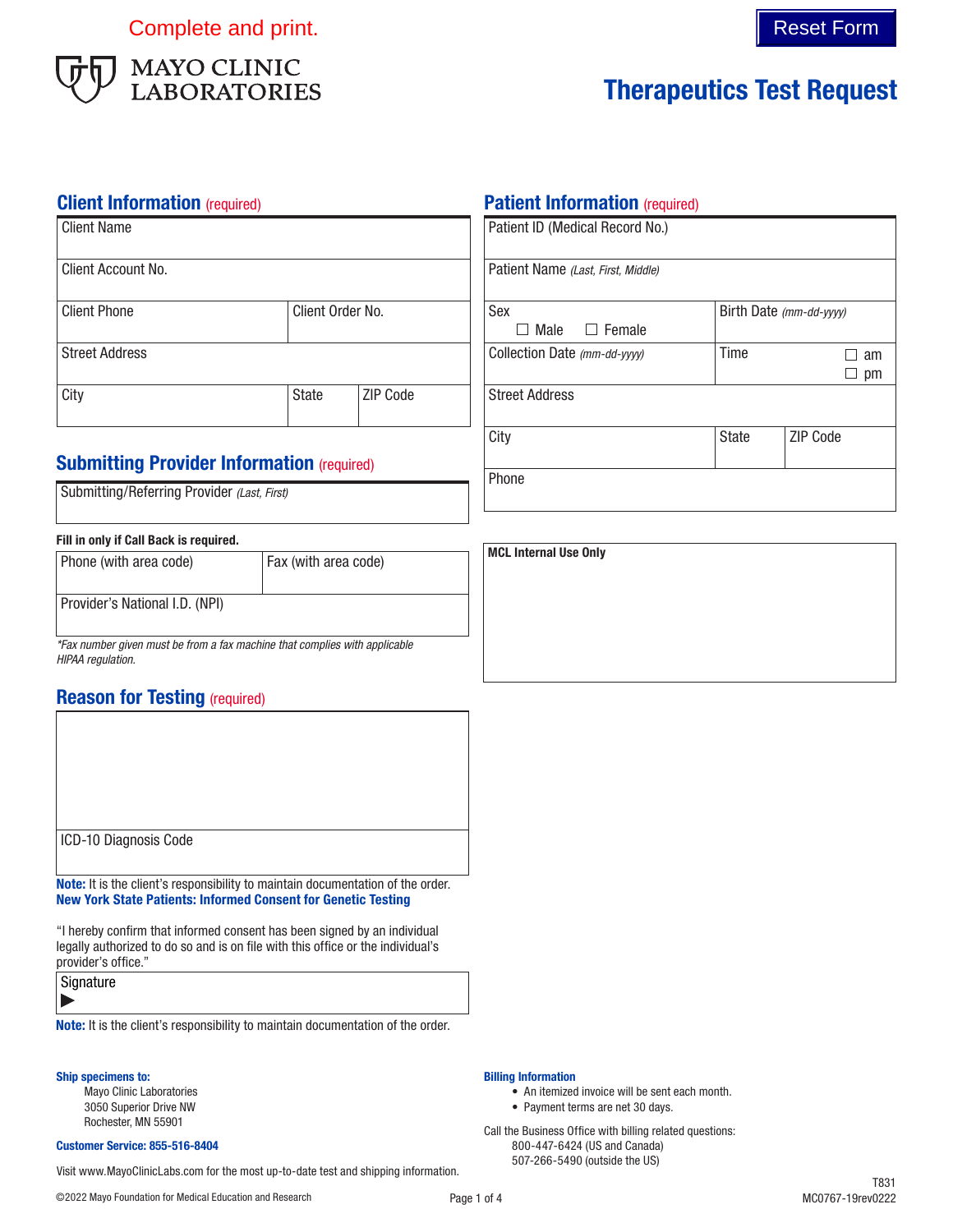### **Patient Information (required)**

| Patient ID (Medical Record No.)    | Client Account No. |  |
|------------------------------------|--------------------|--|
| Patient Name (Last, First, Middle) | Client Order No.   |  |
| Birth Date $(mm$ -dd-yyyy)         |                    |  |

#### CONTROLLED SUBSTANCE AND ADDICTION REHABILITATION MONITORING (URINE) Monitoring Profiles □ CSMTU Controlled Substance Monitoring Targeted Profile, 17 Drug Classes, Mass Spectrometry, Random, Urine □ CSMHU Controlled Substance Monitoring Hybrid Drug Profile, 20 Drug Classes, High-Resolution Mass Spectrometry and Immunoassay Screen, Random, Urine □ CSMPU<sup>\*</sup> Controlled Substance Monitoring Panel, Random, Urine □ CSMEU<sup>\*</sup> Controlled Substance Monitoring Enhanced Profile with Reflex, 21 Drug Classes, High Resolution Mass Spectrometry and Immunoassay Screen, Random, Urine \*If the limited immunoassay screen is positive, confirmation with quantification of presumptive positives will be performed. INDIVIDUALLY ORDERABLE ASSAYS Specimen Validity Testing □ ADULT Adulterants Survey, Random, Urine Targeted Screening □ TOSU Targeted Opioid Screen, Random, Urine □ TBSU Targeted Benzodiazepine Screen, Random, Urine TSPU Targeted Stimulant Screen, Random, Urine Central Nervous System Depressants Alcohol □ ETGS Ethyl Glucuronide Screen, Random, Urine  $\Box$  ETGR Ethyl Glucuronide Screen with Reflex, Random, Urine □ ETGC Ethyl Glucuronide Confirmation, Random, Urine **Barbiturates** BARBU Barbiturates Confirmation, Random, Urine Benzodiazepines □ TBSU Targeted Benzodiazepine Screen, Random, Urine Note: This test identifies 27 different benzodiazepines and/or metabolites*.*  $\Box$  BNZU Benzodiazepines Confirmation, Random, Urine

| <b>Opioids</b>            |                                                                   |
|---------------------------|-------------------------------------------------------------------|
| $\Box$ TOSU               | Targeted Opioid Screen, Random, Urine                             |
| metabolites.              | Note: This test identifies 33 different opioids and/or            |
| <b>Buprenorphine</b>      |                                                                   |
| $\Box$ Bups               | Buprenorphine Screen, Random, Urine                               |
| $\Box$ BUPR               | Buprenorphine Screen with Reflex,<br>Random, Urine                |
| $\Box$ BUPM               | Buprenorphine and Norbuprenorphine,<br>Random, Urine              |
| Fentanyl                  |                                                                   |
| $\Box$ FENS               | Fentanyl Screen, Random, Urine                                    |
| $\Box$ FENR               | Fentanyl Screen with Reflex, Random,<br>Urine                     |
| $\Box$ Fentu              | Fentanyl with Metabolite Confirmation,<br>Random, Urine           |
| <b>Heroin Metabolites</b> |                                                                   |
| $\Box$ 6MAMU              | 6-Monoacetylmorphine Confirmation,<br>Random, Urine               |
| <b>Hydrocodone</b>        |                                                                   |
| $\Box$ HYDCU              | <b>Hydrocodone with Metabolite</b><br>Confirmation, Random, Urine |
| $\Box$ HYDMU              | Hydromorphone Confirmation, Random,<br>Urine                      |
| <b>Methadone</b>          |                                                                   |
| $\Box$ MTDNU              | Methadone Confirmation, Random, Urine                             |
| <b>Opiates</b>            |                                                                   |
| $\Box$ OPATU              | Opiates Confirmation, Random, Urine                               |
| <b>Oxycodone</b>          |                                                                   |
| $\Box$ OXYSU              | Oxycodone Screen, Random, Urine                                   |
| $\Box$ OXYCU              | Oxycodone with Metabolite Confirmation,<br>Random, Urine          |
| Oxymorphone               |                                                                   |
| $\Box$ OXYMU              | Oxymorphone Confirmation, Random,<br>Urine                        |
| <b>Tapentadol</b>         |                                                                   |
| $\Box$ TAPEN              | Tapentadol and Metabolite, Random,<br>Urine                       |
| <b>Tramadol</b>           |                                                                   |
| $\Box$ TRAM               | Tramadol and Metabolite, Random, Urine                            |
|                           |                                                                   |

Central Nervous System Stimulants □ TSPU Targeted Stimulant Screen, Random, Urine Note: This test identifies 10 different stimulants and/or metabolites along with PCP. Amphetamines AMPHU Amphetamines Confirmation, Random, Urine Cocaine COKEU Cocaine and Metabolite Confirmation, Random, Urine Methylphenidate  $\Box$  MPHNU Methylphenidate and Metabolite, Random, Urine Nicotine  $\Box$  NICOU Nicotine and Metabolites, Random, Urine Other Illicit Substances Hallucinogens **PCPU** Phencyclidine Confirmation, Random, Urine **Marijuana**  $\Box$  THCU Carboxy-Tetrahydrocannabinol (THC) Confirmation, Random, Urine THCCR Carboxy-Tetrahydrocannabinol (THC-COOH) Confirmation and Creatinine Ratio, Random, Urine NEONATAL EXPOSURE MONITORING (MECONIUM) Monitoring Profiles □ DASM4 Drugs of Abuse Screen, Meconium 4 DASM5 Drugs of Abuse Screen, Meconium 5 Central Nervous System Stimulants Amphetamines  $\Box$  AMPHM Amphetamine-Type Stimulants, Confirmation, Meconium Cocaine COKEM Cocaine and Metabolite Confirmation, Meconium **Opioids Opiates** OPATM Opiate Confirmation, Meconium Heroin Metabolites  $\Box$  6MAMM 6-Monoacetylmorphine (6-MAM), Confirmation, Meconium Other Illicit Substances Hallucinogens PCPMC Phencyclidine (PCP) Confirmation, Meconium Marijuana □ THCM 11-nor-Delta-9-Tetrahydrocannabinol-9-Carboxylic Acid (Carboxy-THC)

Confirmation, Meconium

For Serum, Urine, and Meconium Chain of Custody testing, see page 4.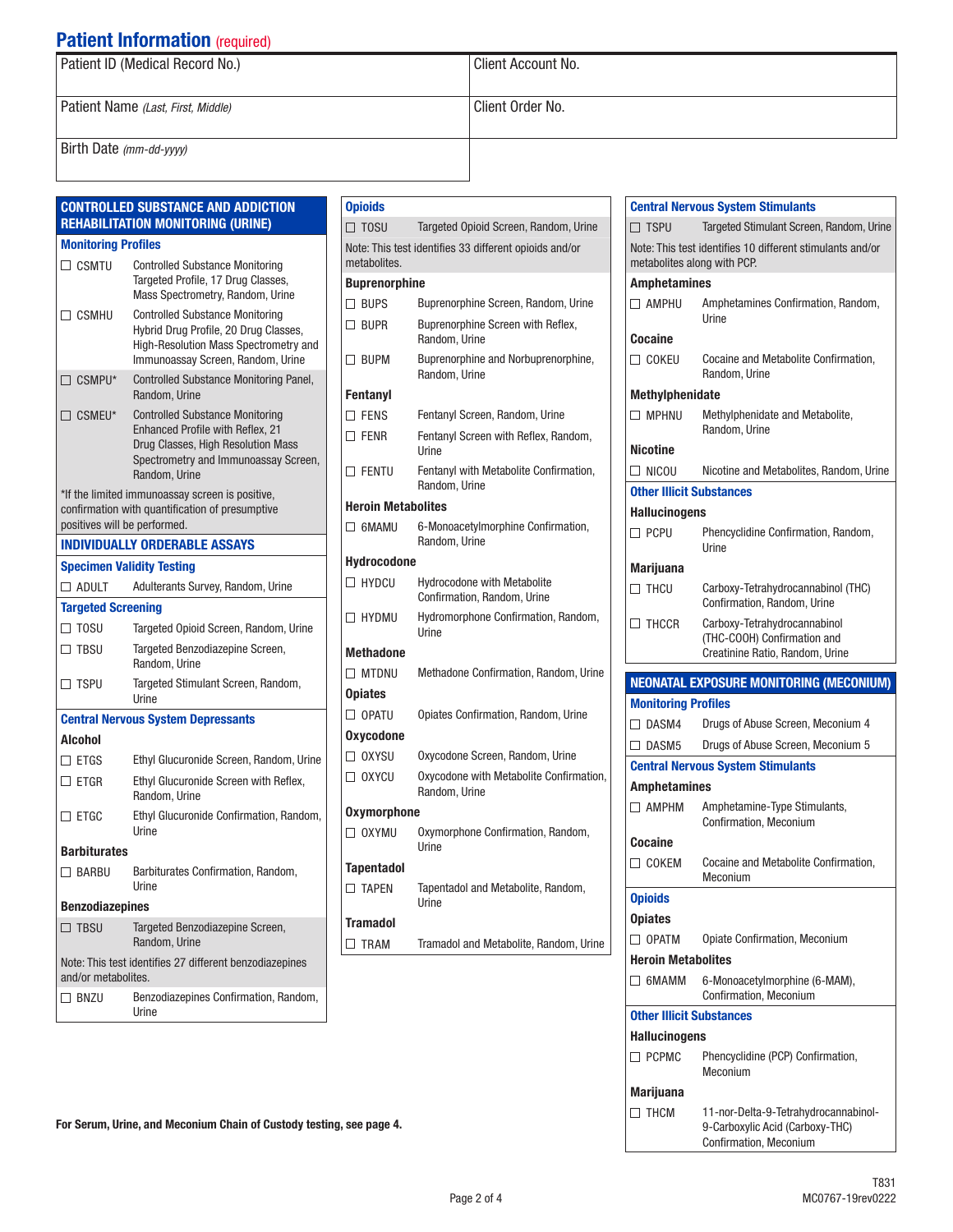# **Patient Information** (required)

| Patient ID (Medical Record No.)    | Client Account No. |
|------------------------------------|--------------------|
| Patient Name (Last, First, Middle) | Client Order No.   |
| Birth Date (mm-dd-yyyy)            |                    |

| <b>THERAPEUTIC DRUG MONITORING</b> |                        |                                                     |
|------------------------------------|------------------------|-----------------------------------------------------|
|                                    |                        | (SERUM/WHOLE BLOOD)                                 |
|                                    |                        | <b>Alcohol (Ethanol and Metabolites)</b>            |
|                                    | $\Box$ ALC             | Ethanol, Blood                                      |
|                                    | $\Box$ CDTA            | Carbohydrate Deficient Transferrin,<br>Adult, Serum |
|                                    | <b>Opioids</b>         |                                                     |
|                                    | $\square$ Fents        | Fentanyl and Metabolites, Serum                     |
|                                    | $\square$ mdns         | Methadone and Metabolites, Serum                    |
|                                    | <b>Antiarrhythmics</b> |                                                     |
|                                    | $\Box$ AMIO            | Amiodarone, Serum                                   |
|                                    | $\Box$ frdig           | Digoxin, Free, Serum                                |
|                                    | $\Box$ dig             | Digoxin, Serum                                      |
|                                    | $\Box$ Flec            | Flecainide, Serum                                   |
|                                    | LJ LID                 | Lidocaine, Serum                                    |
|                                    | $\Box$ MFX             | Mexiletine, Serum                                   |
|                                    | $\Box$ PA              | Procainamide and N-acetylprocainamide,<br>Serum     |
|                                    | □ PFN                  | Propafenone, Serum                                  |
|                                    | $\square$ quin         | Quinidine, Serum                                    |
|                                    | <b>Antibiotics</b>     |                                                     |
|                                    | $\Box$ PAMIK           | Amikacin, Peak, Serum                               |
|                                    | $\Box$ RAMIK           | Amikacin, Random, Serum                             |
|                                    | $\Box$ TAMIK           | Amikacin, Trough, Serum                             |
|                                    | $\Box$ genpa           | Gentamicin, Peak, Serum                             |
|                                    | $\Box$ genra           | Gentamicin, Random, Serum                           |
|                                    | $\Box$ genta           | Gentamicin, Trough, Serum                           |
|                                    | $\Box$ PLAZO           | Plazomicin, Plasma                                  |
|                                    | $\Box$ SFZ             | Sulfamethoxazole, Serum                             |
|                                    | $\Box$ TOBPA           | Tobramycin, Peak, Serum                             |
|                                    | $\Box$ TOBRA           | Tobramycin, Random, Serum                           |
|                                    | $\Box$ tobta           | Tobramycin, Trough, Serum                           |
|                                    | $\Box$ VANPA           | Vancomycin, Peak, Serum                             |
|                                    | $\Box$ VANRA           | Vancomycin, Random, Serum                           |
|                                    | $\Box$ VANTA           | Vancomycin, Trough, Serum                           |
|                                    |                        | <b>Antiepileptics/Anticonvulsants</b>               |
|                                    | $\Box$ CARTF           | Carbamazepine Profile, Serum                        |
|                                    | $\Box$ CARFT           | Carbamazepine, Free and Total, Serum                |
|                                    | $\Box$ carf            | Carbamazepine, Free, Serum                          |
|                                    | $\Box$ Carta           | Carbamazepine, Total, Serum                         |
|                                    | $\Box$ CARBG           | Carbamazepine-10,11-Epoxide, Serum                  |
|                                    | $\Box$ CLOBZ           | Clobazam and Metabolite, Serum                      |
|                                    | $\Box$ CZPS            | Clonazepam and 7-Aminoclonazepam,                   |
|                                    |                        | Serum                                               |
|                                    | $\Box$ etx             | Ethosuximide, Serum                                 |

| $\Box$ FELBA                 | Felbamate (Felbatol), Serum                                 |
|------------------------------|-------------------------------------------------------------|
| $\Box$ GABA                  | Gabapentin, Serum                                           |
| $\Box$ LACO                  | Lacosamide, Serum                                           |
| $\Box$ LAMO                  | Lamotrigine, Serum                                          |
| $\Box$ Leflu                 | Leflunomide Metabolite (Teriflunomide),<br>Serum            |
| $\Box$ Leve                  | Levetiracetam, Serum                                        |
| $\Box$ MEPHS                 | Mephobarbital and Phenobarbital, Serum                      |
| $\Box$ OMHC                  | Oxcarbazepine Metabolite, Serum                             |
| $\Box$ PBR                   | Phenobarbital, Serum                                        |
| $\Box$ PNYF                  | Phenytoin, Free, Serum                                      |
| $\Box$ PNTFT                 | Phenytoin, Total and Free, Serum                            |
| $\Box$ PNYG                  | Phenytoin, Total and Phenobarbital<br>Group, Serum          |
| $\Box$ PNYA                  | Phenytoin, Total, Serum                                     |
| $\Box$ PGN                   | Pregabalin, Serum                                           |
| $\Box$ PRMB                  | Primidone and Phenobarbital, Serum                          |
| $\Box$ Rufi                  | Rufinamide, Serum                                           |
| $\Box$ topi                  | Topiramate, Serum                                           |
| $\Box$ TMP                   | Trimethoprim, Serum                                         |
| $\Box$ VALPG                 | Valproic Acid, Free and Total, Serum                        |
| $\Box$ VAI PF                | Valproic Acid, Free, Serum                                  |
| □ VALPA                      | Valproic Acid, Total, Serum                                 |
| $\Box$ ZONI                  | Zonisamide, Serum                                           |
| <b>Antidepressant/SSRI</b>   |                                                             |
| $\Box$ AMTRP                 | Amitriptyline and Nortriptyline, Serum                      |
| $\Box$ cital                 | Citalopram, Serum                                           |
| $\Box$ CLOM                  | Clomipramine, Serum                                         |
| $\Box$ despr                 | Desipramine, Serum                                          |
| $\Box$ DXPIN                 | Doxepin and Nordoxepin, Serum                               |
| $\Box$ DULOX                 | Duloxetine, Serum                                           |
| $\Box$ Fluox                 | Fluoxetine, Serum                                           |
| $\Box$ IMIPR                 | Imipramine and Desipramine, Serum                           |
| $\Box$ NOTRP                 | Nortriptyline, Serum                                        |
| PAR <sub>0</sub>             | Paroxetine, Serum                                           |
| <b>TRMP</b><br>П             | Trimipramine, Serum                                         |
| $\Box$ venla                 | Venlafaxine, Serum                                          |
| <b>Antifungals</b>           |                                                             |
| $\square$ FLUC               | 5-Flucytosine, Serum                                        |
| <b>ITCON</b>                 | Itraconazole, Serum                                         |
| POSA                         | Posaconazole, Serum                                         |
| <b>Antineoplastic Agents</b> |                                                             |
| $\Box$ BUAUC                 | Busulfan, Intravenous Dose,<br>Area Under the Curve, Plasma |
| <b>MTHX</b>                  | Methotrexate, Serum                                         |

| <b>Antipsychotics/Mood Stabilizers</b> |                                                                           |  |
|----------------------------------------|---------------------------------------------------------------------------|--|
| $\Box$ CLZ                             | Clozapine, Serum                                                          |  |
| $\Box$ HAI $\Omega$                    | Haloperidol, Serum                                                        |  |
| $\Box$ lith                            | Lithium, Serum                                                            |  |
| <b>Barbiturates</b>                    |                                                                           |  |
| $\Box$ BUTAS                           | <b>Butalbital, Serum</b>                                                  |  |
| $\Box$ PENTS                           | Pentobarbital, Serum                                                      |  |
| $\Box$ PRR                             | Phenobarbital, Serum                                                      |  |
| $\Box$ SECOS                           | Secobarbital, Serum                                                       |  |
| <b>Benzodiazepines</b>                 |                                                                           |  |
| $\Box$ CDP                             | Chlordiazepoxide and Metabolite, Serum                                    |  |
| $\Box$ CZPS                            | Clonazepam and 7-Aminoclonazepam,<br>Serum                                |  |
| □ DIA                                  | Diazepam and Nordiazepam, Serum                                           |  |
| <b>Biologics</b>                       |                                                                           |  |
| $\Box$ ADALX                           | <b>Adalimumab Quantitative with Reflex</b><br>to Antibody, Serum          |  |
| $\Box$ ecump                           | Eculizumab Monitoring Panel, Serum                                        |  |
| $\Box$ eculi                           | Eculizumab, Serum                                                         |  |
| $\Box$ INFXR                           | Infliximab Quantitation with Reflex<br>to Antibodies to Infliximab, Serum |  |
| $\Box$ ustek                           | <b>Ustekinumab Quantitation with</b><br>Antibodies, Serum                 |  |
| $\Box$ VEDOZ                           | Vedolizumab Quantitation with<br>Antibodies, Serum                        |  |
| $\Box$ vedol                           | Vedolizumab Quantitation with Reflex<br>to Antibodies, Serum              |  |
| <b>Bronchodilators</b>                 |                                                                           |  |
| $\Box$ CAFF                            | Caffeine, Serum                                                           |  |
| $\Box$ THEO                            | <b>Theophylline, Serum</b>                                                |  |
| <b>Immunosuppressants</b>              |                                                                           |  |
| $\Box$ Cyspr                           | Cyclosporine, Blood                                                       |  |
| $\Box$ CYCPK                           | Cyclosporine, Peak, Blood                                                 |  |
| $\Box$ EVROL                           | Everolimus, Blood                                                         |  |
| $\Box$ HCQ                             | Hydroxychloroquine, Serum                                                 |  |
| ∟ MPA                                  | Mycophenolic Acid, Serum                                                  |  |
| $\Box$ SIIRO                           | Sirolimus, Whole Blood                                                    |  |
| $\Box$ TAKRO                           | Tacrolimus, Blood                                                         |  |
| $\Box$ TACPK                           | Tacrolimus, Peak, Blood                                                   |  |
| <b>Stimulants</b>                      |                                                                           |  |
| $\Box$ CAFF                            | Caffeine, Serum                                                           |  |
| $\Box$ Nicos                           | Nicotine and Metabolites, Serum                                           |  |
| $\Box$ NCSRY                           | Nicotine Survey, Serum                                                    |  |